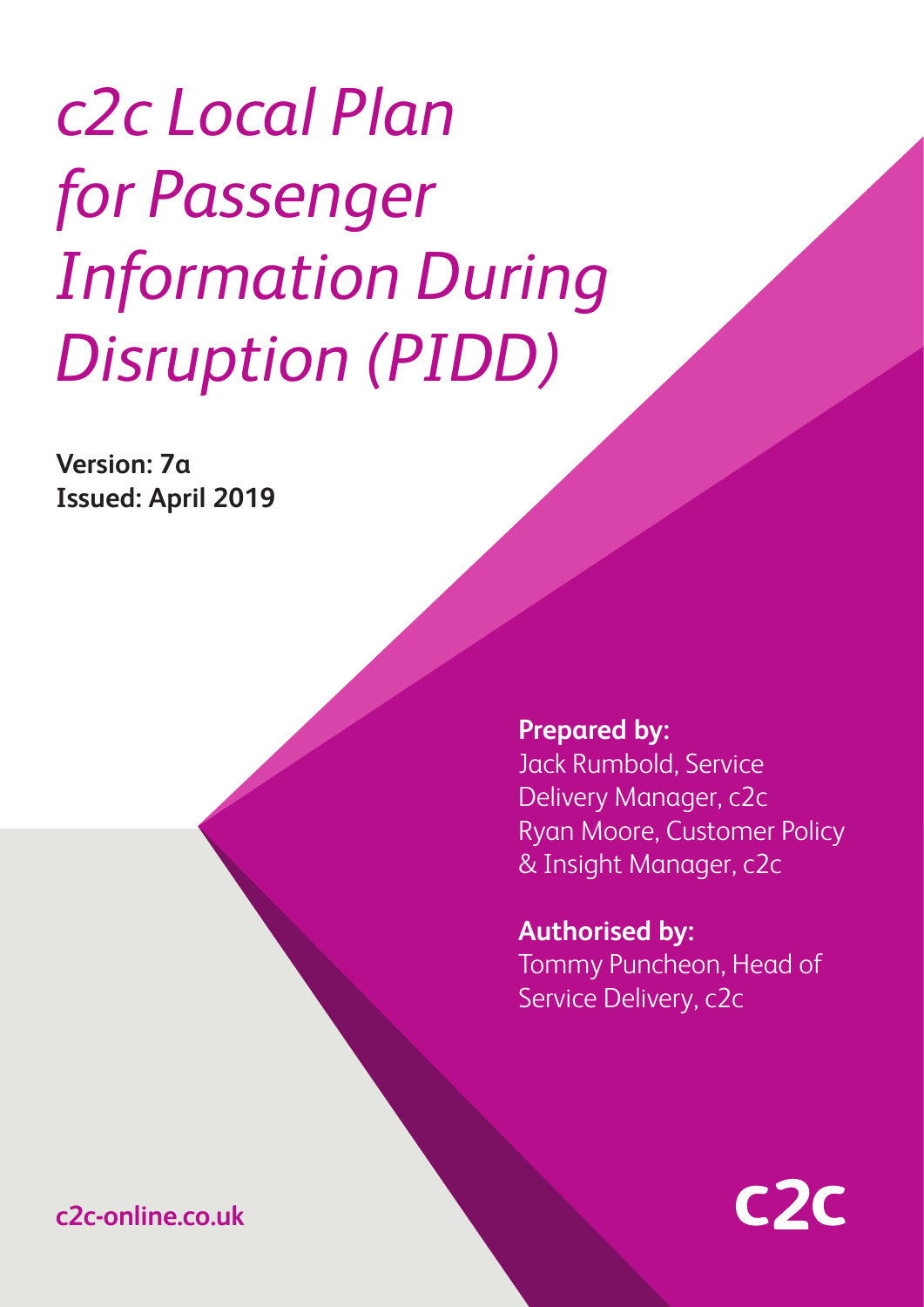## *Contents*

| 1. Introduction                                                                                                                                                                                                                  | 3         |
|----------------------------------------------------------------------------------------------------------------------------------------------------------------------------------------------------------------------------------|-----------|
| 2. Review process                                                                                                                                                                                                                | 3         |
| 3. How we comply with PIDD guidance<br>Understanding customer perceptions<br>Monitoring quality of messaging                                                                                                                     | 3         |
| 4. Our disruption thresholds and CSL2                                                                                                                                                                                            | 4         |
| 5. Operational responses: the Control Room<br>Holding messages<br>Mobilisation of response teams<br>Altering train services<br>Contingency planning<br>Day A for Day B timetables<br>Cause of disruption<br>Auditing our systems | $5 - 8$   |
| 6. Customer service response<br>Alternative routing and ticket validity<br>Our Best Fare Commitment<br>Do no travel policy<br>Disruption on other lines                                                                          | $8 - 9$   |
| 7. Stations response<br><b>Customer Information Screens</b><br>Stations staff<br>Announcements<br>Station help points                                                                                                            | $9 - 10$  |
| 8. On train response<br>Driver communication<br>On train help points                                                                                                                                                             | $10 - 11$ |
| 9. Other sources of information<br>Website and app<br>Social Media<br><b>Customer Relations</b>                                                                                                                                  | $11 - 12$ |
| 10. Learning for the future                                                                                                                                                                                                      | 12        |
| <b>Appendices:</b><br>Appendix 1: Record of amendment<br>Appendix 2: Industry PIDD plan                                                                                                                                          | $13 - 14$ |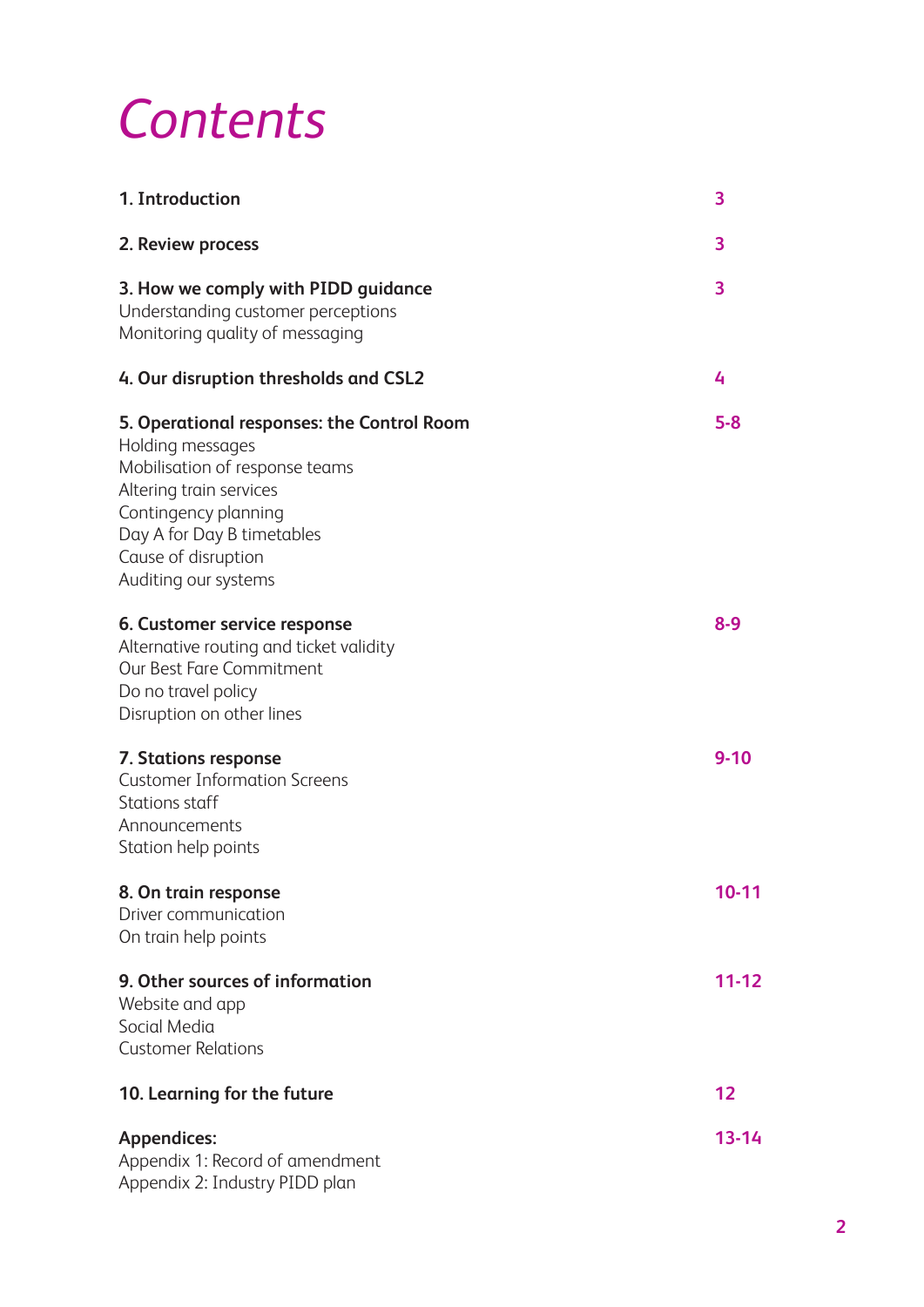## *1. Introduction and Purpose*

c2c are committed to monitoring and improving Passenger Information During Disruption. Our Local PIDD plan sets out the steps we take in order to provide the best possible service when there are significant delays and cancellations on our route.

As part of our license conditions, we are required to have our PIDD plan approved by the Office of Rail and Road (ORR). This ensures that we are taking the necessary steps to comply with industry guidelines. Our PIDD Local Plan has been produced in accordance with the October 2016 ATOC Approved Code of Practice - Provision of Customer Information and reflects that c2c is a Metro style Driver Only Operation railway.

This document is our way of showing our customers the key components of how we provide information during disruption. Industry language can be complicated, but where possible we will try to use jargon-free alternatives.

## *2. Review process*

Our Local PIDD Plan is reviewed annually to ensure it reflects our current policies and procedures. The document is owned by the c2c Service Delivery department, with input the Customer Experience team. This plan may be reviewed by the ORR.

The quality of our outputs and the way we handle disruption is regularly reviewed in order to ensure that we are providing the best possible response during disruption. More detail on how we analyse our performance during disruption can be found later in this document.

## *3. How we comply with PIDD guidance*

#### **3a. Understanding customer perceptions**

The National Rail Passenger Survey (NRPS) conducted by Transport Focus provides a measure of customer perceptions of 'How well the train company deals with delays'. The survey runs every Autumn and Spring and is complemented by c2c's own Customer Satisfaction Survey (CSS) which runs every Summer and Winter.

On top of the results provided by NRPS & CSS, c2c obtain continuous feedback through website listening posts, email surveys, Social Media and the comments and complaints handled by our Customer Relations team. All of these feedback sources are analysed with the results passed on to our Train Planning, Service Delivery and Customer Experience teams.

#### **3b. Monitoring quality of messaging**

The quality of Customer Service Level 2 (CSL2) messages are monitored by the Head of Service Delivery. The frequency is measured on a periodic basis through automated reports from Nexus Alpha, with the MAAs for 15 and 20 minute messaging reported in the c2c Board Report.

Good practice was identified and shared amongst the ATOC (now known as the Rail Delivery Group) Information Development Group in April 2015, this has been incorporated into the Good Practice Guide. As a result, we have developed a new internal standard which aligns with RDG documentation, and details the criterion by which core messages should be measured for quality, as well as frequency.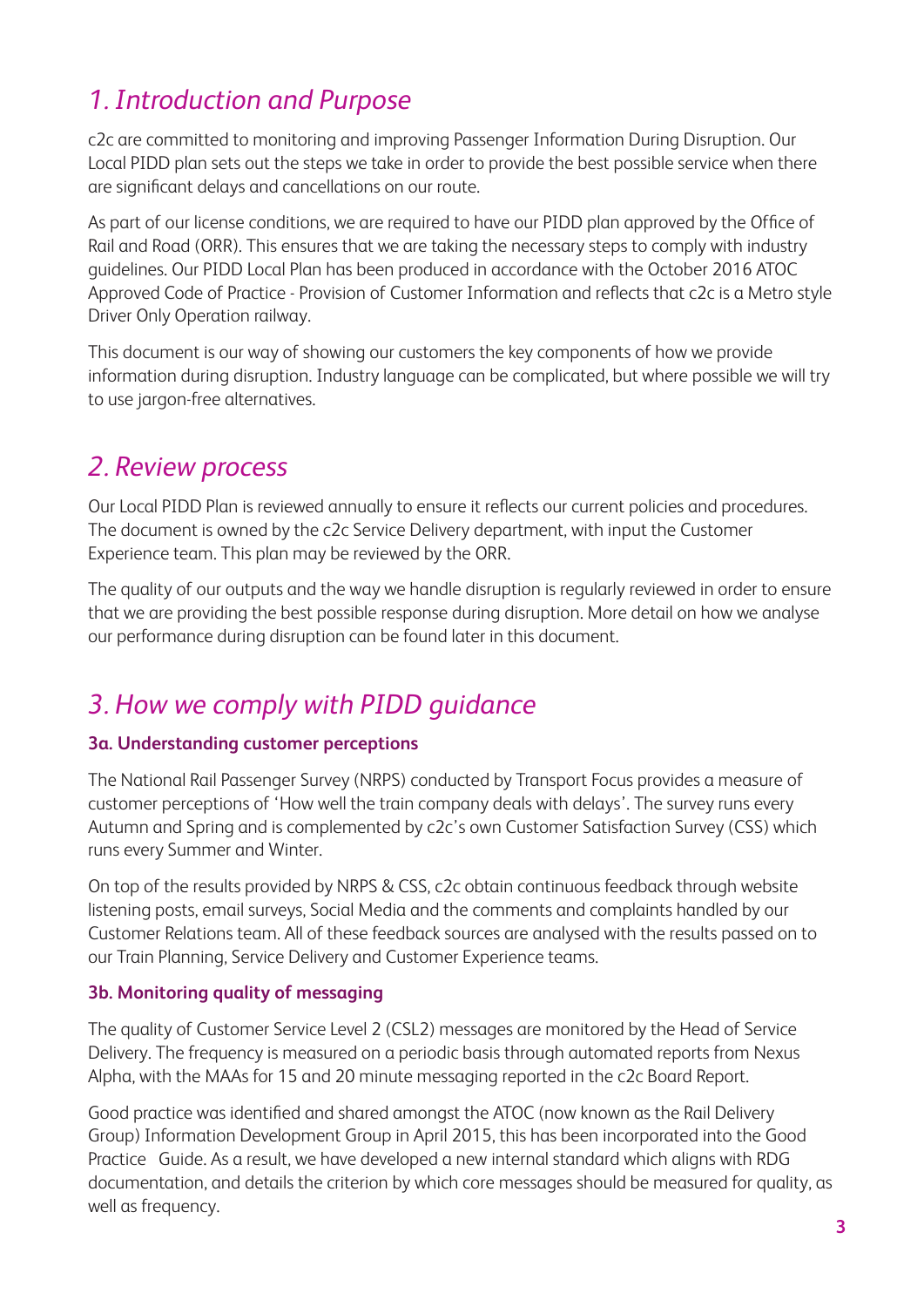## *4. Our disruption thresholds & CSL2*

c2c's service disruption thresholds and CSL2 triggers are deemed appropriate and fit for purpose for a high frequency, metro-style operation. These have been developed to foster high performance and to deal with incidents in the most effective way possible. Therefore, this reduces the impact of service delays on passengers.

| יטוסים ומשפח מוכן שנות המוסדות שנוסי |                                                                                                                                                                                                                                                                                                                                                                                                                                                                                                                                                                                                                                                                                                                                                                                                                             |  |  |  |
|--------------------------------------|-----------------------------------------------------------------------------------------------------------------------------------------------------------------------------------------------------------------------------------------------------------------------------------------------------------------------------------------------------------------------------------------------------------------------------------------------------------------------------------------------------------------------------------------------------------------------------------------------------------------------------------------------------------------------------------------------------------------------------------------------------------------------------------------------------------------------------|--|--|--|
| <b>Threshold</b>                     | <b>Service Level</b>                                                                                                                                                                                                                                                                                                                                                                                                                                                                                                                                                                                                                                                                                                                                                                                                        |  |  |  |
| <b>Green</b>                         | Services running normally, between "on-time" and up to 5 minutes late (therefore within PPM).<br>There are no incidents or issues arising.                                                                                                                                                                                                                                                                                                                                                                                                                                                                                                                                                                                                                                                                                  |  |  |  |
| Yellow                               | Delay up to 20 minutes to more than one train on a line of route, and includes a train that is<br>altered from its booked working.                                                                                                                                                                                                                                                                                                                                                                                                                                                                                                                                                                                                                                                                                          |  |  |  |
|                                      | $CSL2*$                                                                                                                                                                                                                                                                                                                                                                                                                                                                                                                                                                                                                                                                                                                                                                                                                     |  |  |  |
| <b>Red</b>                           | <b>OFF PEAK</b><br>2 or more successive trains in the same direction running more than 15 minutes late<br>and or<br>2 or more same direction cancellations on the same route in the space of 1 hour<br>and or<br>Any situation that requires the provision of alternative transport (aside from single taxis)<br>and or<br>Any single train at a stand for more than 60 minutes<br>and or<br>Any detrainment not within a station.<br><b>PEAK</b><br>2 or more successive trains in the same direction running more than 10 minutes late<br>and or<br>2 or more peak direction cancellations on the same route in the space of 1 hour<br>and or<br>Any situation that requires the provision of alternative transport (aside from single taxis)<br>and or<br>Any single train at a stand for more than 30 minutes<br>and or |  |  |  |

#### **The thresholds are summarised below:**

\*The triggering of CSL2 results in a number of actions to be taken by different roles across the business. The roles and responsibilities for c2c during disruption are embedded within local on-call arrangements, our principles of passing on customer information, and how the service delivery centre manages disruption.

An detrainment not within a station

The local induction for new staff includes a disruption management briefing to provide an overall appreciation of the different roles during disruption. Staff are given the opportunity throughout their career to visit the Service Delivery Centre at Upminster IECC (Integrated Electrical Control Centre).

Staff that are on c2c's On Call Roster are given a dedicated On Call briefing, which includes ensuring the provision of consistent and regular information from the c2c Customer Information Manager. On Call packs also include checklists, which ensure that key tasks have been undertaken. This is underpinned by a command structure (Gold / Silver / Bronze) for On Call staff during major disruption. These clearly defined roles and responsibilities enable efficient internal and external communication of incident management, and information for customers.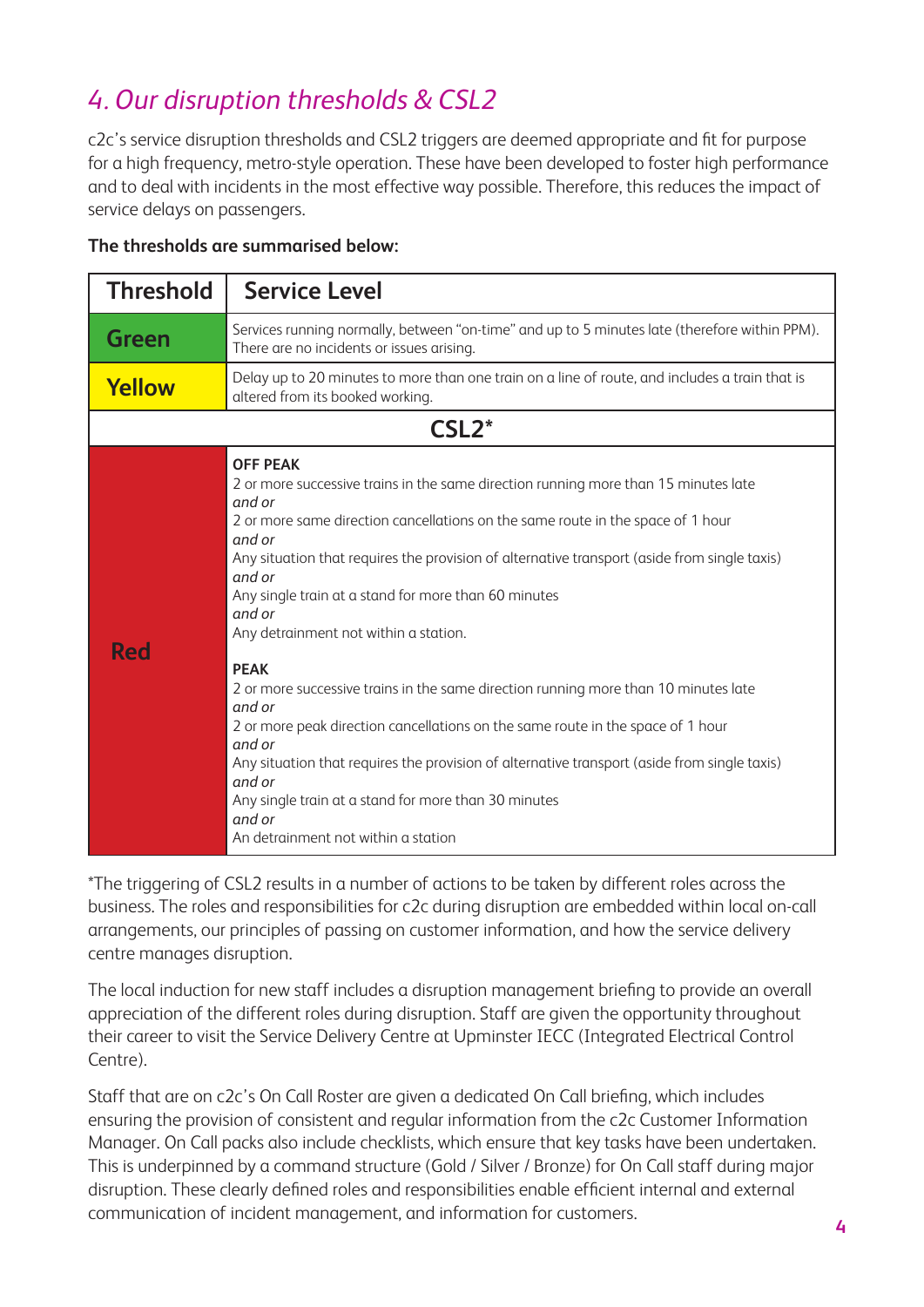## *5. Operational responses: the Control Room*

The "Control Room" for the purposes of this document refers to the c2c Service Delivery Centre, located at the Upminster IECC. Network Rail signalling staff are also located within this office.

#### **5a. Holding messages**

Holding Messages should be issued as soon as practicably possible when the Control room becomes aware of an incident that is likely to result in a CSL2 threshold incident.

It is not necessary that all details are known, nor the response times – merely that train services will be disrupted between two points and that more information will follow.

This would then be followed by Core Messages at regular intervals, targeted to be within 15 minutes of each previous message and not exceeding 20 minutes.

#### **An example of a holding message is displayed below:**

| HOLDING MSG-RED: An object being caught on the overhead electric wires West Ham High Level - Barking having an impact across the whole c2c network.<br>Until 25/01/2019 10:30 |                  |  |  |  |
|-------------------------------------------------------------------------------------------------------------------------------------------------------------------------------|------------------|--|--|--|
| Internal Information                                                                                                                                                          |                  |  |  |  |
|                                                                                                                                                                               | <b>SITUATION</b> |  |  |  |
| A balloon has been reported on the OHL at Plaistow on the DML between WEH and BKG.                                                                                            |                  |  |  |  |
| Currently investigating but ML02 may have to be implemented.                                                                                                                  |                  |  |  |  |
| Trains may be able to be cautioned through the area if possible                                                                                                               |                  |  |  |  |

c2c aim to distribute core messages every 15 minutes during CSL2 triggered disruption in order to ensure consistent updates to staff.

This information is distributed by the Customer Information Manager using Tyrell and is supported by the established Retail Management Centre for additional information requirements by stations.

#### **The information included within messages should include:**

- The nature of the problem (required from c2c or Network Rail)
- Understanding what format the service will take in the meantime (c2c Train Service Manager)
- The Impact on the train service (c2c Train Service Manager)
- An estimated time for normal running to resume.
- Depends on estimate for fix / moving obstruction etc
- Advice for the Customer
- Alternative routing, ticket acceptance etc.
- Contingency plans
- Delay Repay

Messages will contain "at least until hh:mm" until the estimate of the disruption impacts becomes more firm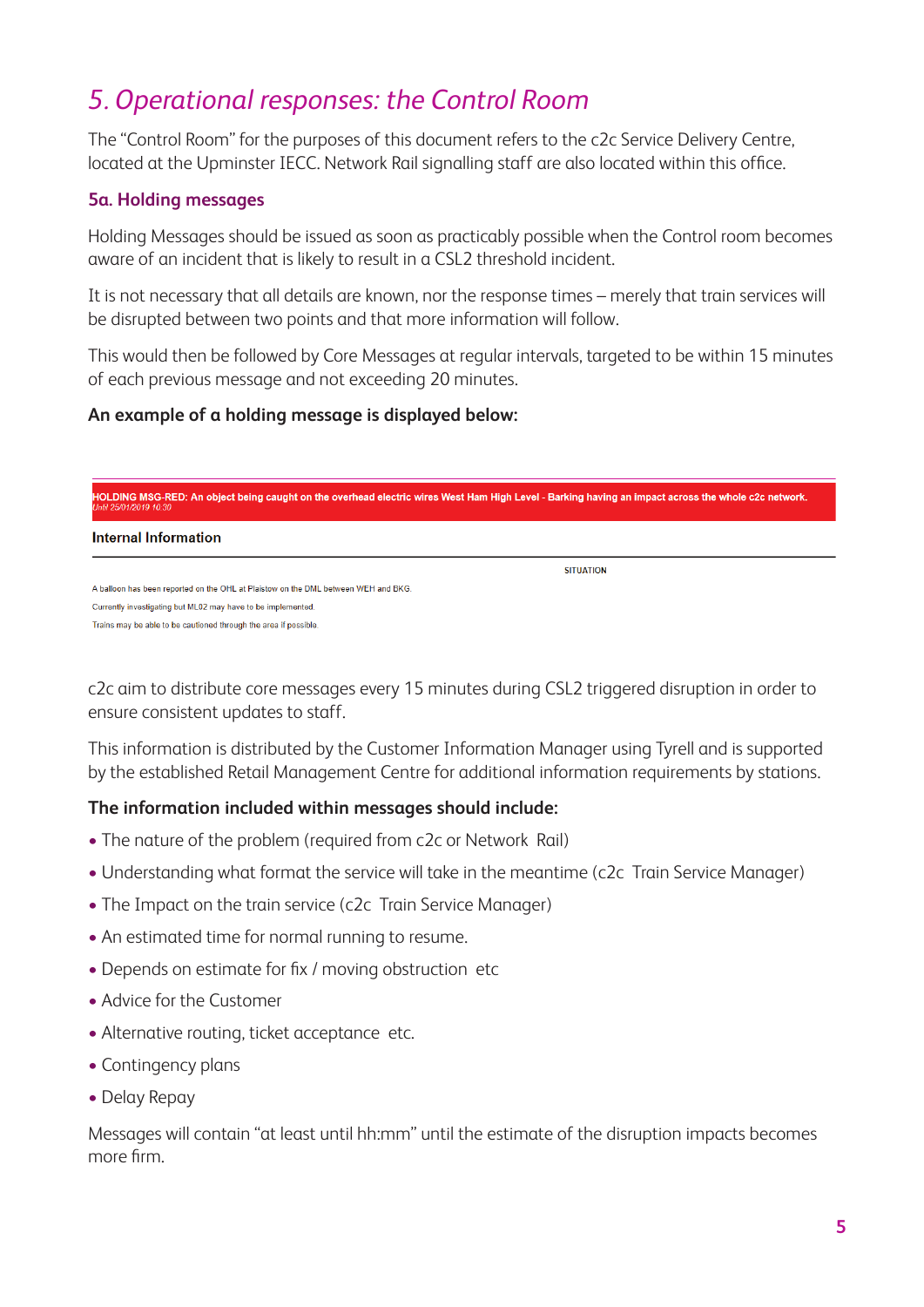#### **5b. Mobilisation of response teams**

On Call staff are mobilised by the service delivery centre when deemed appropriate to provide an enhanced level of response and customer service. On Call roles are split between retail and operations. Retail roles focus on stations and customer information, whilst operations roles are centred on incident and train service management. During major disruption, a Gold / Silver / Bronze command structure will be implemented. The following positions exist in the c2c On Call structure:

- 3rd Line On Call Manager
- 2nd Line Operations
- 2nd Line Retail Manager
- 1st Line Operations
- 1st Line Retail Manager.

c2c On Call staff review training in the principles of incident response. Part of the responsibilities of On Call staff include the arrangement for deployment of additional staff such as revenue protection, driver managers, or recruitment of Customer Action Teams (CAT) from the c2c Head Office at Cutlers Court, Houndsditch (London). CAT's are intended to provide support for front line staff.

#### **5c. Altering train services**

Amendments to train services shall be made by the Train Service Manager, and communicated to the Customer Information Manager who is responsible for inputting the amendment. The software 'Tyrell' is used to do this. Where it is already known that a train is going to be cancelled, this should ideally be inputted into Tyrell before it's booked departure time, else within 5 minutes of knowing it has been cancelled. This is essential to assisting in customer journey planning.

 c2c is connected through Worldline LICC at Upminster to Darwin; this results in Tyrell messages being relayed to the Darwin database and then on to all dependant downstream systems. This provides consistent information across departure boards, National Rail Enquiries apps and websites – giving 'one version of the truth'.

#### **5d. Contingency planning**

The Service Delivery Centre has a documented process for managing service disruption. This includes preferred short-formations in the event of shortage of rolling stock, special stop orders in the event of a cancellation, and service formulae for a number of disruption scenarios.

Passenger loadings are included, with a matrix for all peak trains and 'affected' services as a result of cancellations or another form of service alterations.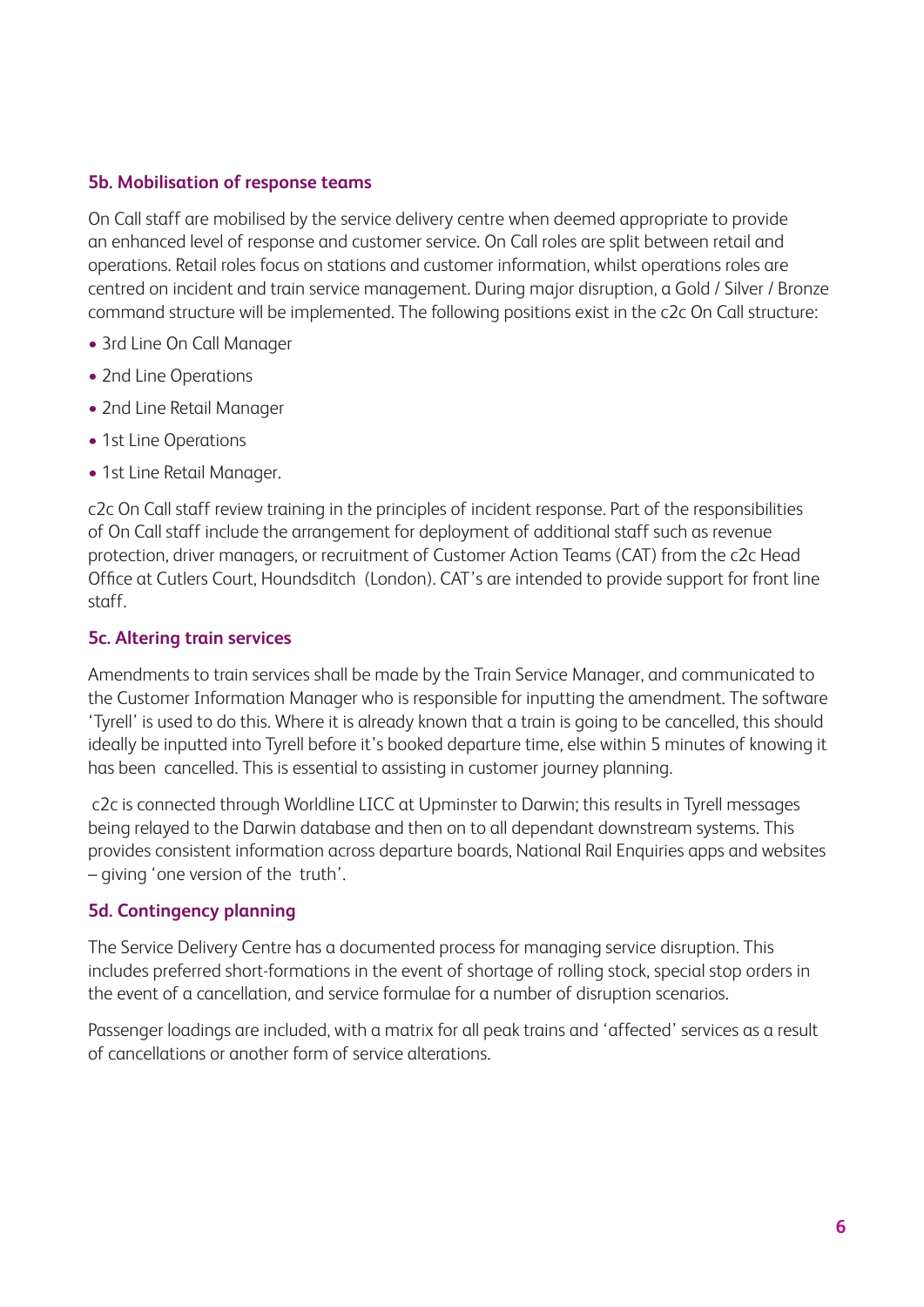Contingency plans have also been created for every frequent combination of line blockage (or restricted access) along the Thameside Route. This is intended to create an 'off the shelf' train plan for control staff. Each appropriate contingency plan is attached to every CSL2 message, and can be used by front line staff to communicate the train plan to customers. An example of a contingency plan is shown below:



Contingency plans enable us to improve the quality and speed of information given to customers about the train service during disruption.

#### **5e. Day A for Day B timetables**

If severe disruption is expected (such as forecast heavy snowfall), c2c can implement a contingency 'Day A for Day B' timetable.

c2c currently owns two structured contingency timetables:

Fixed Formation Plan - Minimises the amount of coupling and uncoupling required.

Key Route Strategy - Minimises the amount of infrastructure used.

 c2c Seasonal working documents outline how a contingency timetable should be implemented, and the timescales that are expected by Network Rail.

Following the decision to deploy a Day A for Day B timetable, the correct deployment of the CIF file (containing contingency timetable information) through to downstream systems should be checked by the Customer Information Manager.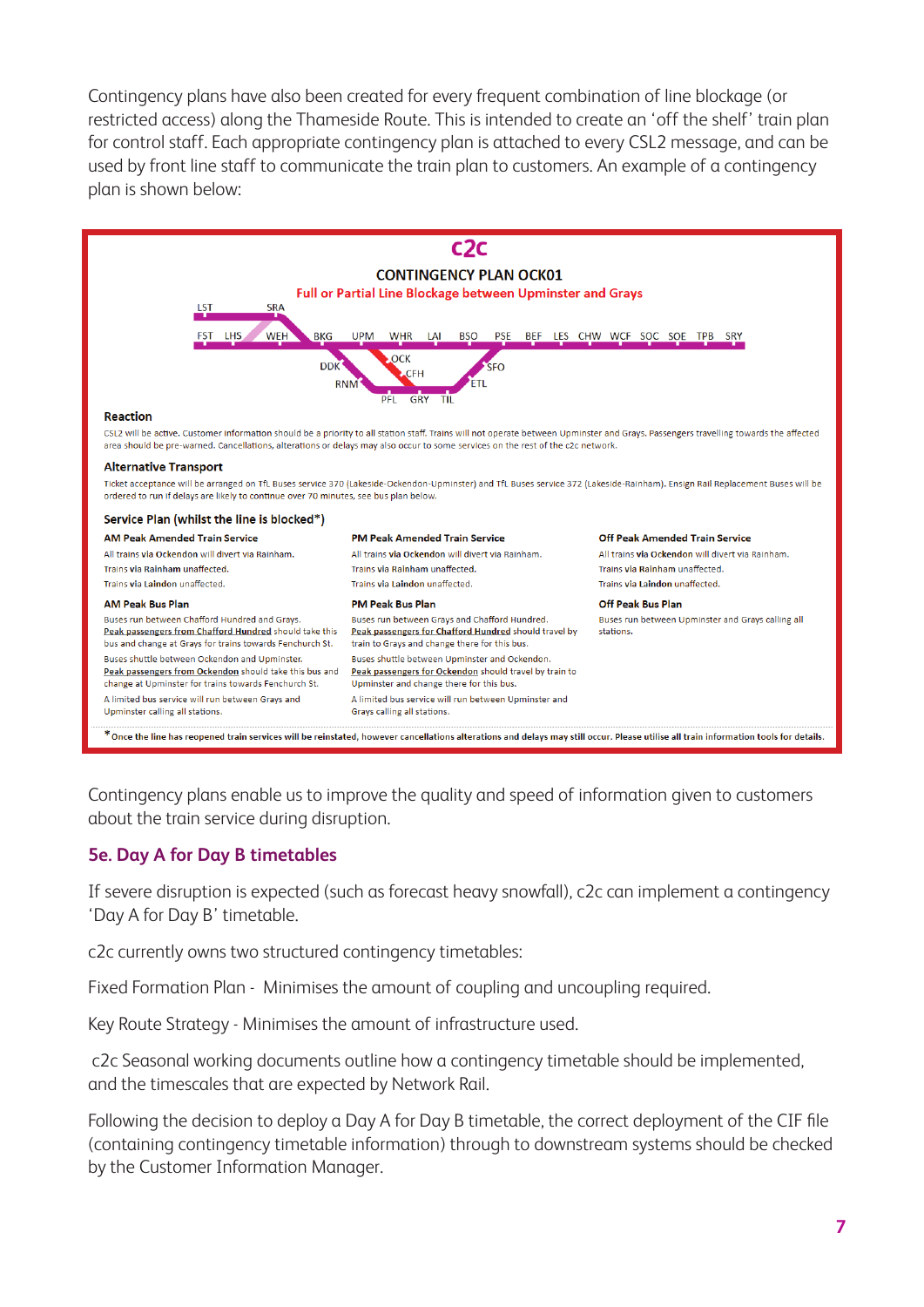#### **5f. Cause of disruption**

The Customer Information Manager will select the cause of the incident in Tyrell from the list of approved causes as determined by the ATOC Information Development Group.

Where necessary additional detail to provide more specific information can be added to the "Further Information" section of the message.

The National Rail Enquiries (NRE) Service Level Agreement with c2c details how NRE shall use this information and the timescales within which this shall be displayed on their website/social media channels.

c2c also has a documented process that outlines the responsibilities for checking the consistency of information about c2c disruption across different providers.

c2c makes use of the amended form of words in the unfortunate event of a fatality on the line. This is in accordance with recommendations from Transport Focus and the Samaritans (PIDD-50).

#### **5g. Auditing our systems**

The Tyrell address book is reviewed each quarter. This includes reviewing the directory.

## *6. Customer service response*

#### **6a. Alternative Routing and Ticket Validity**

c2c have a documented process for how to communicate ticket acceptance, and how to log when a request is made. The times ticket acceptance was accepted, withdrawn or decline (with a reason why) should also be included.

 Tickets are accepted beyond the length of the disruption itself, when passengers need to return to vehicles which may have been parked at a c2c station rather than their usual home station.

Ticket acceptance arrangements exist between:

- $\bullet$  c2c.
- Abellio Greater Anglia,
- Docklands Light Railway,
- Arriva Rail London (London Overground),
- TfL Rail (Crossrail),
- London Underground,
- London (TfL) Buses
- Arriva Buses between Southend Travel Centre and Shoeburyness,
- First Essex Buses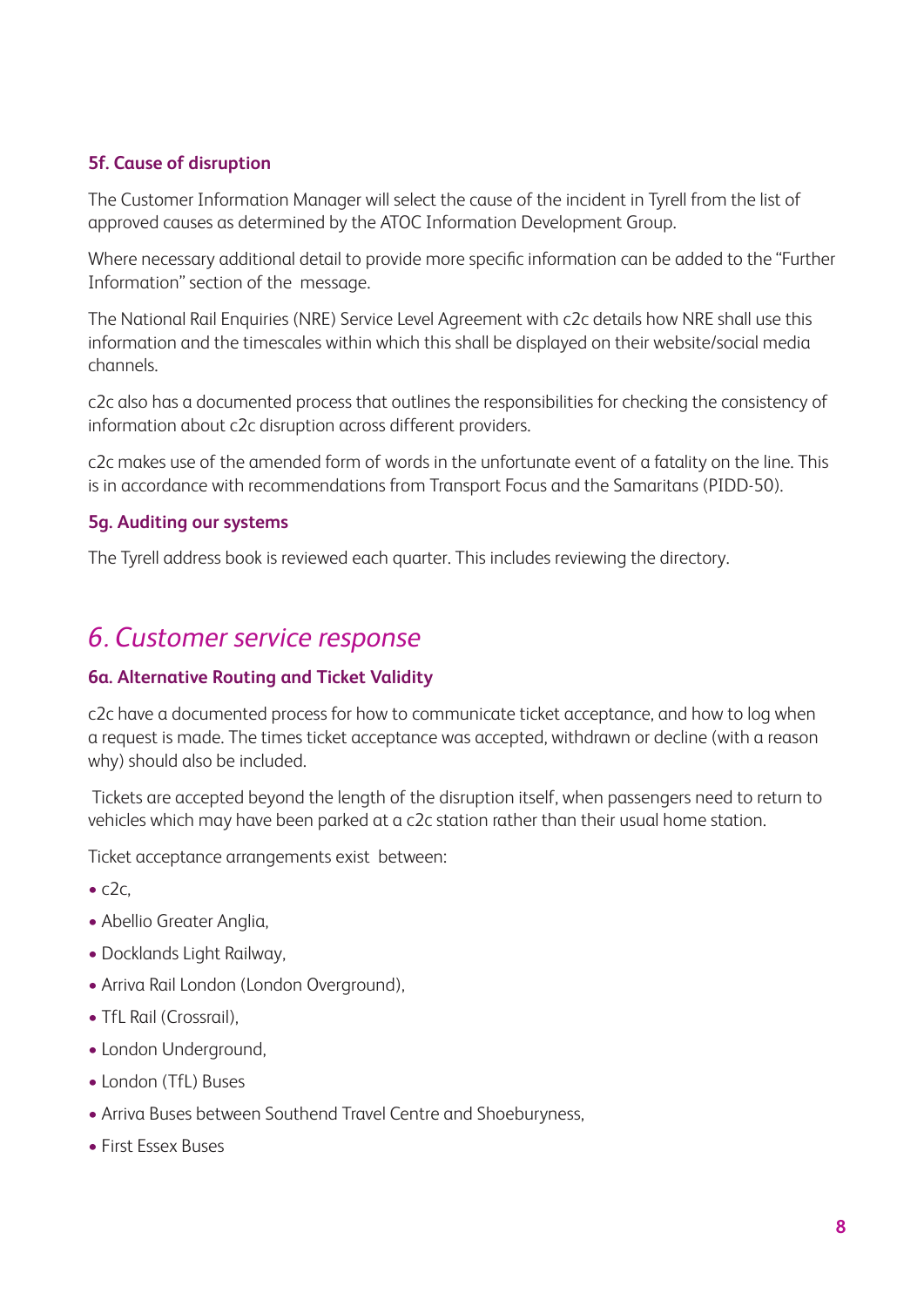#### **6b. Our Best Fare Commitment**

c2c is obliged to offer the best possible price to customers for the journey that they are making this is covered by the principles of Impartial Retailing.

Our Passengers Charter details our "Best Fare Commitment", where if customers can show that there was a cheaper ticket available for the route they were travelling, then they will be entitled to compensation of twice the difference between the ticket sold and the correct ticket.

#### **6c. Do not travel policy**

c2c has arrangements in place for when customers are advised not to travel. This should be publicised when certain service thresholds have been met, or forecast to be met. c2c must follow documented process when publisicicing not to travel information.

#### **6d. Disruption on other TOCs**

When there is disruption on other train operating companies (TOCs), c2c may accept tickets of other TOCs.

Customer facing staff are provided with tools (Tyrell Check, Tiger, Departure Boards, NRE, etc.) in order to communicate when there are delays on other services.

Information regarding London Overground disruption at Barking is provided on the information screens operated by c2c. Information relating to London Overground disruption at Upminster (to Romford) is communicated to c2c Control from the London Overground Control; this information is in turn passed to Upminster station for onward communication.

TfL status information is proactively communicated across the c2c route, with automated announcements providing an update every 10 minutes.

## *7. Stations response*

#### **7a. Customer Information Screens (CIS)**

The CIS on the c2c route is operated from the c2c Control at Upminster SDC by the Customer Information Manager. Staff at Fenchurch Street and Barking are also capable of updating CIS.

As well as displaying information relating to individual trains, their calling pattern and the expected departure time, these screens are also able to display special notices. These are used during disruption to inform customers of the general situation, the reason for the delay and any expected journey extension. This information is fed into the automatic on platform announcement system (with the exception of Fenchurch Street, where all announcements are manual).

Recent improvements have also been applied to CIS across the route, this includes passenger loading data and arrival times at every station.

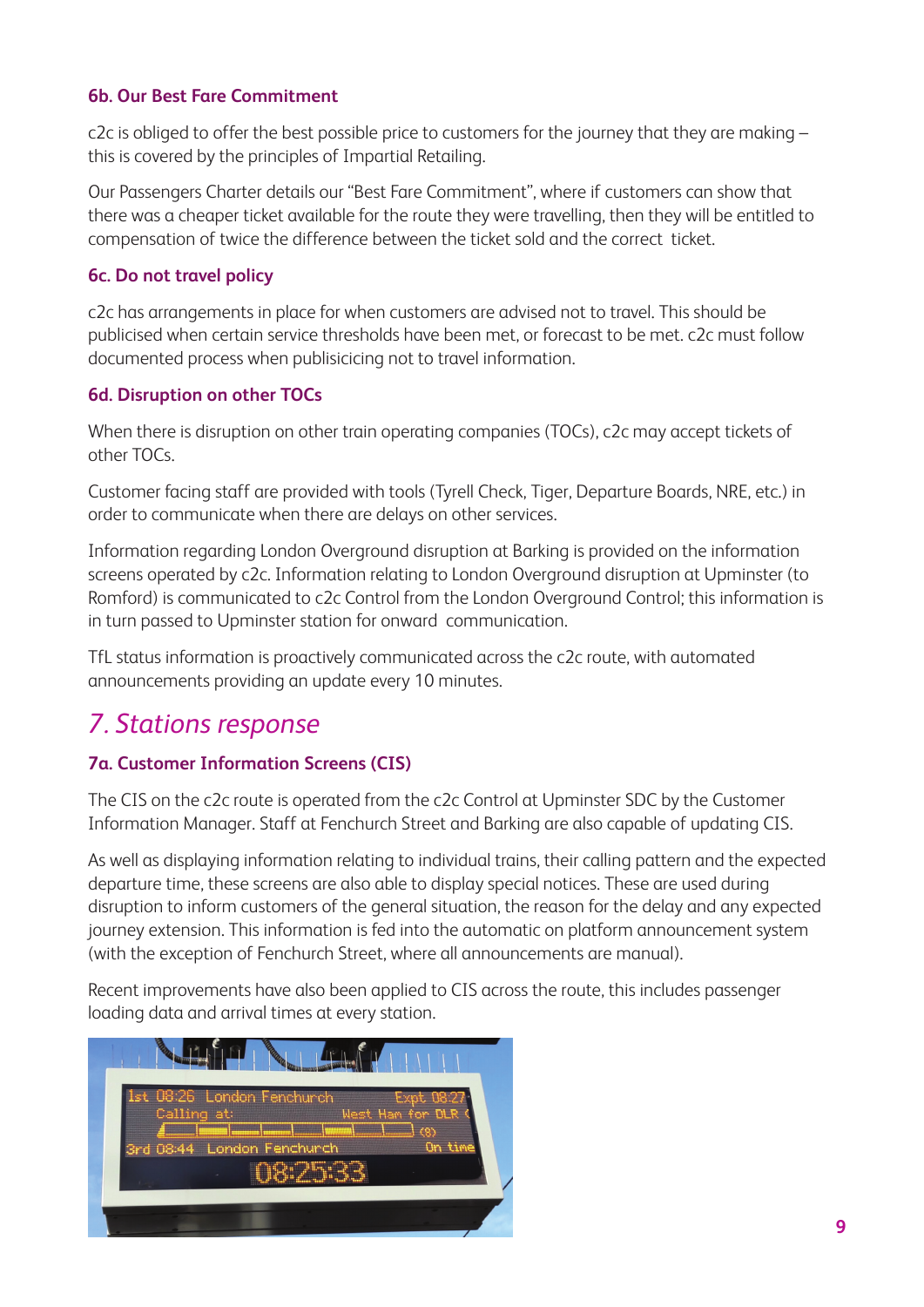It is recognised that during major disruption, it is more helpful for customers to see the trains that are running, as opposed cancelled trains. This was previously achieved only by the Customer Information Manager manually suppressing cancelled trains one-by-one. However, 'Disruption mode' can be enabled by the Customer Information Manager which will limit the CIS displays to show only trains that are running. Automated announcements are also included within disruption mode. This enhances the quality and quantity of data that passengers receive during service disruption.

#### **7b. Stations staff**

c2c recognises the need to reduce the number of queries being made to the c2c Control (particularly the Customer Information Manager) during disruption – particularly those relating to information that is already available by other means.

 In order to achieve this, upon the triggering of CSL2, c2c establishes a "Retail Management Centre" (RMC) set up by the 1st Line On Call Retail or their intermediate nominee – it is the RMC that engages with the SDC. The RMC relay messages and answers queries for stations. It is important that the RMC establishes itself such that the person designated has access to information and a telephone number that can be communicated to the business.

#### **7c. Announcements**

During a CSL2 event Station Staff are also equipped with announcing materials and tools to provide regular updates to passengers who are present on the station. In addition to manual announcements there will be automated announcements initiated by the Service Delivery Center as a result of being in "Disruption mode". Automated disruption announcements inform passengers of the nature of the delay, how long until the next departure and an apology for the delay to service.

#### **7d. Station help points**

Help points are available at all c2c stations. These provide a direct link to the Customer Information Manager at the SDC. During an emergency, customers are also able to contact the emergency services through a second button on the help points.

## *8. On train response*

#### **8a. Driver communication**

c2c operates a driver only operated (DOO) railway. As such, it is the provision of information to drivers in order for this to be relayed to customers which is important.

Drivers are encouraged to contact the signaller using the GSM-R (in cab radio) within 1 minute of becoming stationary at a red signal.

Drivers may not always immediately know why the service is delayed, but they are encouraged to make a "1 minute announcement" to customers. If no further information is available, at the least this should be that they don't yet know the reason for coming to a stop and that they are contacting the signaller to find out more information.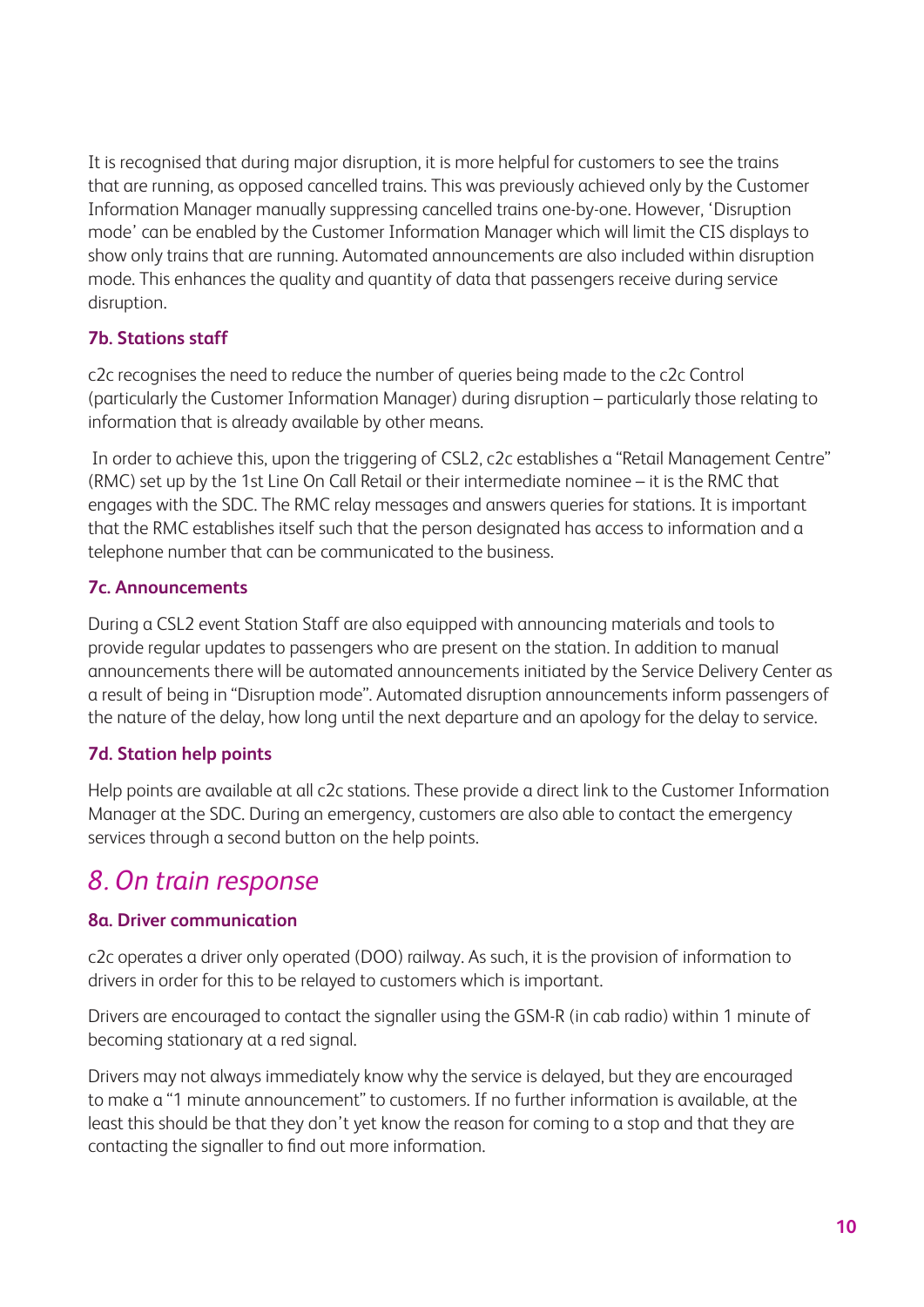The provision of information to the driver from the signaller, is dependent upon a number of factors:

- Complexity of the disruption
- Workload of the signaller

The Customer Information Manager must ensure that the Shift Signal Manager has arranged for either a periodic General Broadcast or a berth-activated message to be recorded. The information provided using the general broadcast must include information from the CSL2 Core Message, so that the information can be relayed to the passengers on board trains on the network.

#### **8b. On train help points**

We have installed help points on all of our trains. These are found in every 4 carriages, besides the accessible toilet and cycle storage space. Unlike station help points, on train help points are answered by c2c staff in the Network Rail Romford Railway Operations Centre.

## *9. Other sources of information*

#### **9a. Website and app**

c2c maintain a JourneyCheck service, allowing customers to view information on any disruption for the entire c2c network including stations. We offer JourneyCheck alerts, allowing the customer to sign up for personalised alerts when our service is disrupted.

Our website allows customers to quickly and easily view yellow and red disruption types with one click. This message automatically appears and updates on the website, using the information compiled by the SDC. Website functionality has also been delivered to allow on-call staff to add further customer information and advice messages to the disruption pages, on top of what is included in the original SDC message.

We provide a 'check your journey' tool which allows customers to quickly check all aspects of their journey including live departures, link to JourneyCheck, link to sign up for JourneyCheck alerts, and service alterations calendar and download our timetable.

Our e-commerce website alerts customers of live disruption if they are planning or buying tickets for services that are departing in the near future.

No additional work has taken place on our existing app as we are creating a new app to be delivered in Summer this year. Our new app will provide live departure information and also integrate with JourneyCheck information. As our customers will be able to purchase tickets using the app, it will also let customers know if any services departing in the near future are disrupted.

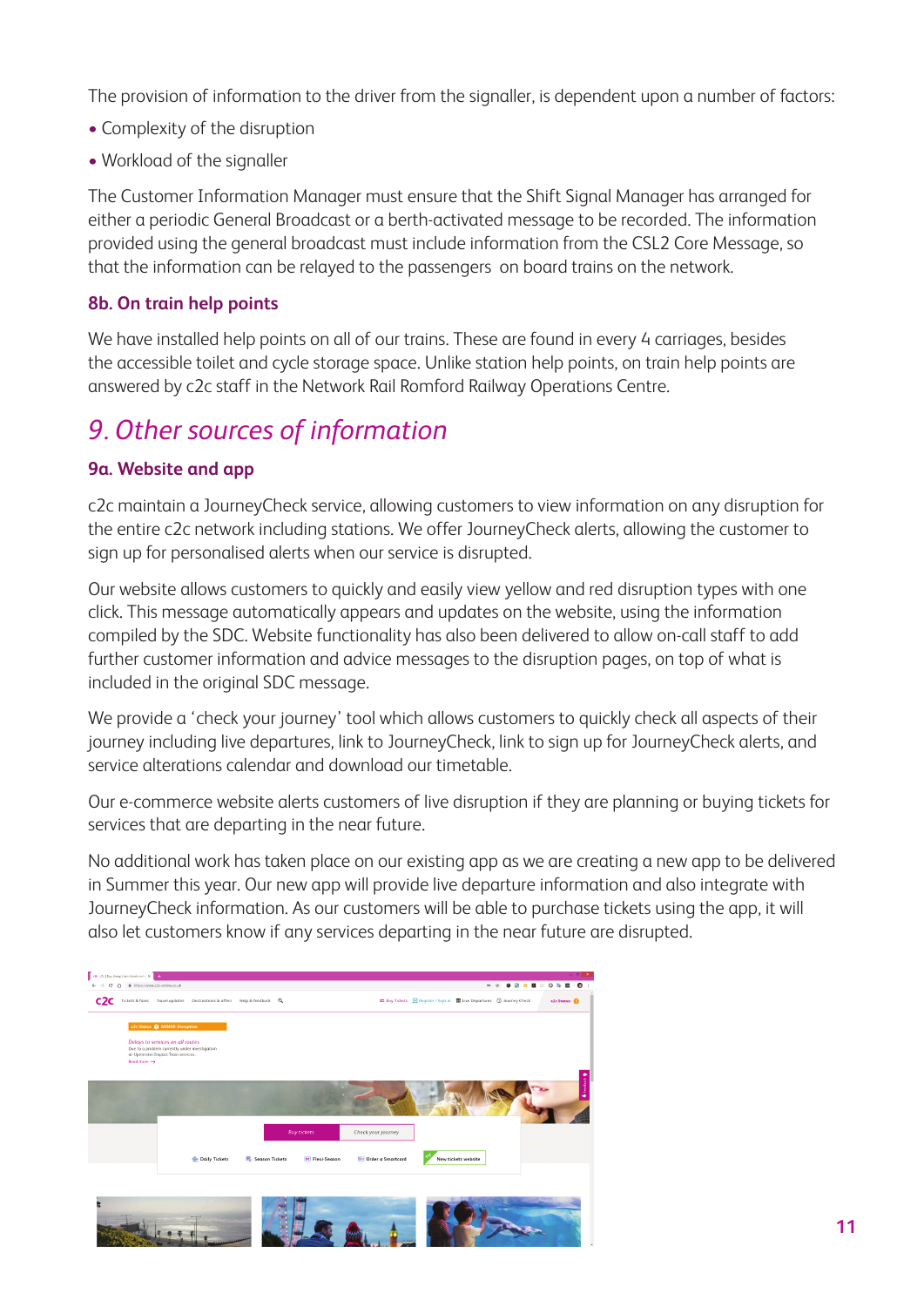#### **9b. Social Media**

The c2c Twitter feed (@c2c\_Rail) is staffed throughout all hours of c2c service operation by c2c managers who are able to provide information in real-time, both as broadcast messages to the followers, or in response to direct queries.

Staff managing the account are able to access a variety of information sources including the c2c website, Live Departure Boards, network diagrams with live-train tracking and the c2c and Network Rail Control Pager feeds – giving the detailed information relating to the disruptive incident. In 2018, staff were trained on how to use Tyrell Check and Tiger to find further information on disruptions, including up to date train running information.

The c2c Twitter team proactively promote the ability to claim compensation during disruption, by providing customers with the link to the online application form. This will most often be the case when the Twitter team operates in 'broadcasting' mode, where responding to individual tweets is not the most effective strategy. Customers are reminded that they are now eligible to claim after delays of just 15 minutes, or if they have travelled using a c2c Smartcard they will receive Automatic Delay Repay compensation from 2 minutes.

During large disruption events, National Rail Enquiries also provide updates on Twitter (@ nationalrailenq). The National Rail Communications Centre at Doncaster have the same information available from the c2c and Network Rail Control centres and the Twitter feed provides short updates as well as directing customers to the National Rail Enquiries 'Service Disruptions' page on their website.

Where available and appropriate, the c2c Twitter team will provide photos of the incident causing disruption. This approach, combined with retweeting relevant information provided by appropriate third-parties helps to fully communicate the changing story of an incident and how it is being responded to.

#### **9c. Customer Relations**

The c2c Customer Relations department is based at the c2c HQ building and has access to the same sources of information as the c2c managers controlling the c2c Twitter account. The Customers Relations team are able to provide real time travel information during disruption.

 Overspill (and out of hours) calls are handled by a third party call team on c2c's behalf, they have access to the same information as the Customer Relations team during disruption.

## *10. Learning for the future*

Feedback after disruption is reviewed by the Train Planning, Service Delivery and Customer Experience teams at c2c. A variety of sources of information are considered, including Social Media, Survey Data, feedback forms, customer complaints and staff feedback. This information is considered as part of c2c's Customer Focussed Goal Group, which looks to set future customer improvement strategies.

Customer and staff feedback is considered alongside the operational response to a disruption in order to understand what lessons can be learnt in case of future disruption events. After significant incidents, a full incident review is published on the c2c website to inform customers what happened, its impact and how the issue was managed. This message is proactively promoted to customers through Social Media, along with information regarding on how customers can claim compensation.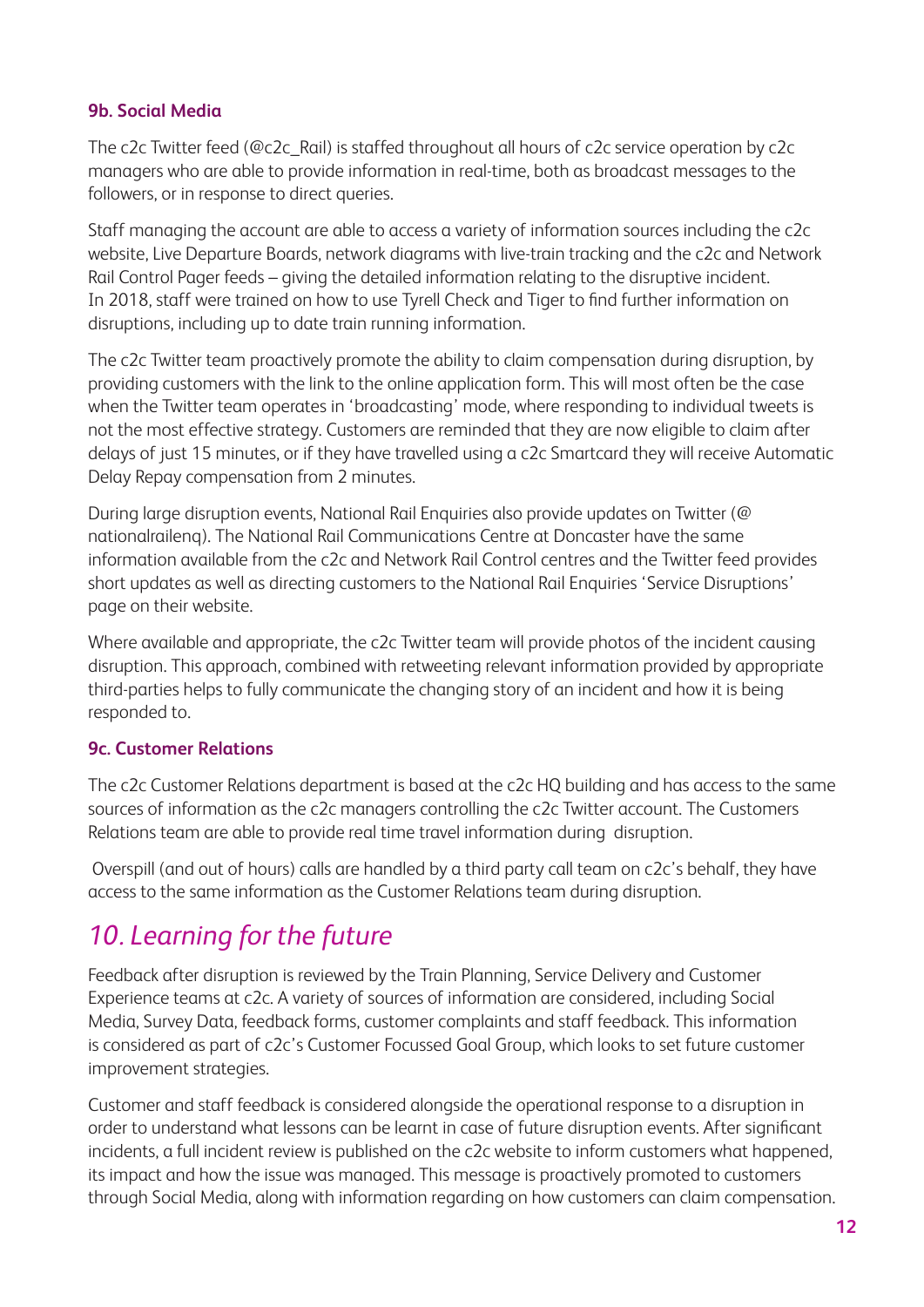## *Appendices*

## **Appendix 1: Record of amendments**

| <b>Issue</b>   | <b>Date of Issue</b> | <b>Revised</b><br>Pages  | <b>Details of Amendment</b>                                                                                                                                                                                                                                                                                                                                                                                                                                                                                                                         | <b>Author</b>      |
|----------------|----------------------|--------------------------|-----------------------------------------------------------------------------------------------------------------------------------------------------------------------------------------------------------------------------------------------------------------------------------------------------------------------------------------------------------------------------------------------------------------------------------------------------------------------------------------------------------------------------------------------------|--------------------|
| 1              | 1 August 2010        | All                      | New Issue - due to licence condition<br>introduction by ORR.                                                                                                                                                                                                                                                                                                                                                                                                                                                                                        | <b>Andrew Monk</b> |
| $\overline{2}$ | 1 August 2012        | All                      | Review following revision of PIDD<br>ACOP15 by ATOC Ops Council.                                                                                                                                                                                                                                                                                                                                                                                                                                                                                    | <b>Andrew Monk</b> |
| 3              | 1 August 2014        | All                      | Review following revision of PIDD<br>ACOP15 by ATOC Ops Council following<br>Passenger Focus research of May 2014.                                                                                                                                                                                                                                                                                                                                                                                                                                  | Andrew Monk        |
| 4              | 1 April 2015         | All                      | Review following agreed PIDD Actions<br>between ORR and RDG in response to PF<br>research of May 2014                                                                                                                                                                                                                                                                                                                                                                                                                                               | <b>Andrew Monk</b> |
| 5a             | 1 June 2015          | All                      | Review following updates to standards<br>and implementation of enhancements.                                                                                                                                                                                                                                                                                                                                                                                                                                                                        | Andrew Monk        |
| 5b             | 25 June 2015         | $16 - 24$                | Update to include Industry Action Plan<br>and c2c Actions outside of Industry Plan                                                                                                                                                                                                                                                                                                                                                                                                                                                                  | <b>Andrew Monk</b> |
| 5c             | 30 July 2015         | 9, 10, 17, 23            | Updates to references to the Industry<br>Action Plan and a correction to PIDD-03.                                                                                                                                                                                                                                                                                                                                                                                                                                                                   | Andrew Monk        |
| 5d             | 07 August 2015       | 9, 11, 14, 18,<br>20, 24 | Completion of actions PIDD-13A and<br>PIDD-41.                                                                                                                                                                                                                                                                                                                                                                                                                                                                                                      | <b>Andrew Monk</b> |
| 5e             | 22 October 2015      | All                      | Completion of Action PIDD-16. Change<br>references from Passenger Focus to<br>Transport Focus. Transparency: Inclusion<br>of perception results about PIDD.<br>Completion of Action PIDD-16. Updates<br>to "Disruption Mode" and "Next Fastest<br>Train" complete. Announcing hours<br>reviewed. New Actions PIDD-46 to PIDD<br>-49 from Christmas 2014 Kings Cross<br>/ Paddington Reviews being tracked.<br>New action PIDD-50 now added to the<br>industry plan.<br>First-to-Last Staffing in place. Station<br>Facilities now on Journey Check. | Andrew Monk        |